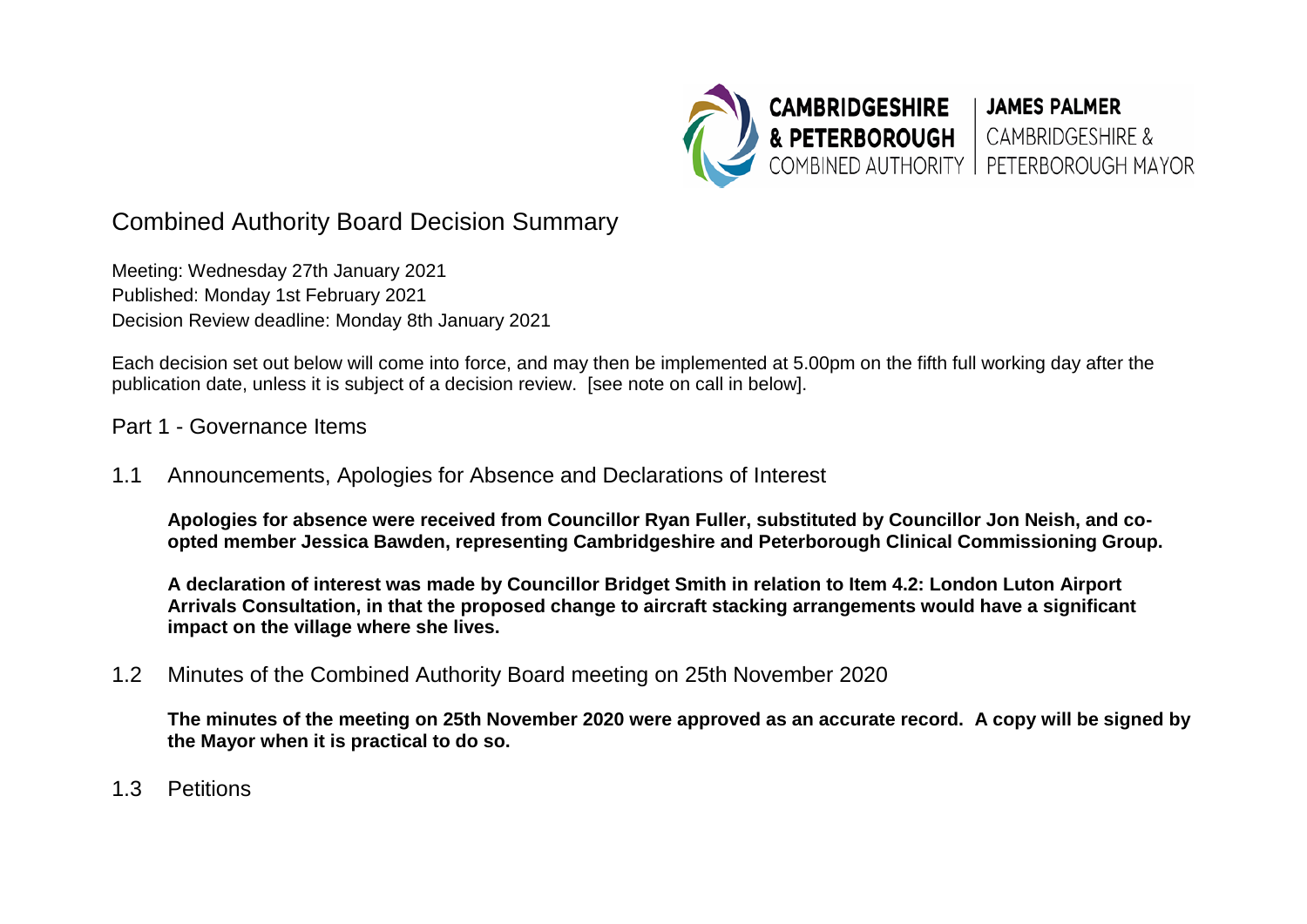No petitions were received.

1.4 Public Questions

No public questions were received.

1.5 Forward Plan- 14 January 2021

It was resolved to approve the Forward Plan.

1.6 Change in Membership - Transport and Infrastructure Committee

It was resolved to:

Ratify the appointment of Councillor Mark Howell as the representative of Cambridgeshire County Council on the Transport & Infrastructure Committee in place of Councillor Ian Bates, and the appointment of Councillor Ian Bates as substitute member in the place of Councillor Roger Hickford.

# 1.7 Appointment of Combined Authority Returning Officer

It was resolved to:

Appoint John Hill, Chief Executive, as the Combined Area Returning Officer for the purposes of Article 6 of the Combined Authorities (Mayoral Elections) Order 2017 for the Mayoral election to be held on 6 May 2021.

1.8 Performance Report

The January 2021 Delivery Dashboard was noted.

1.9 Combined Authority Monitoring an Evaluation Framework 2021

It was resolved to adopt the Monitoring and Evaluation Framework for 2021.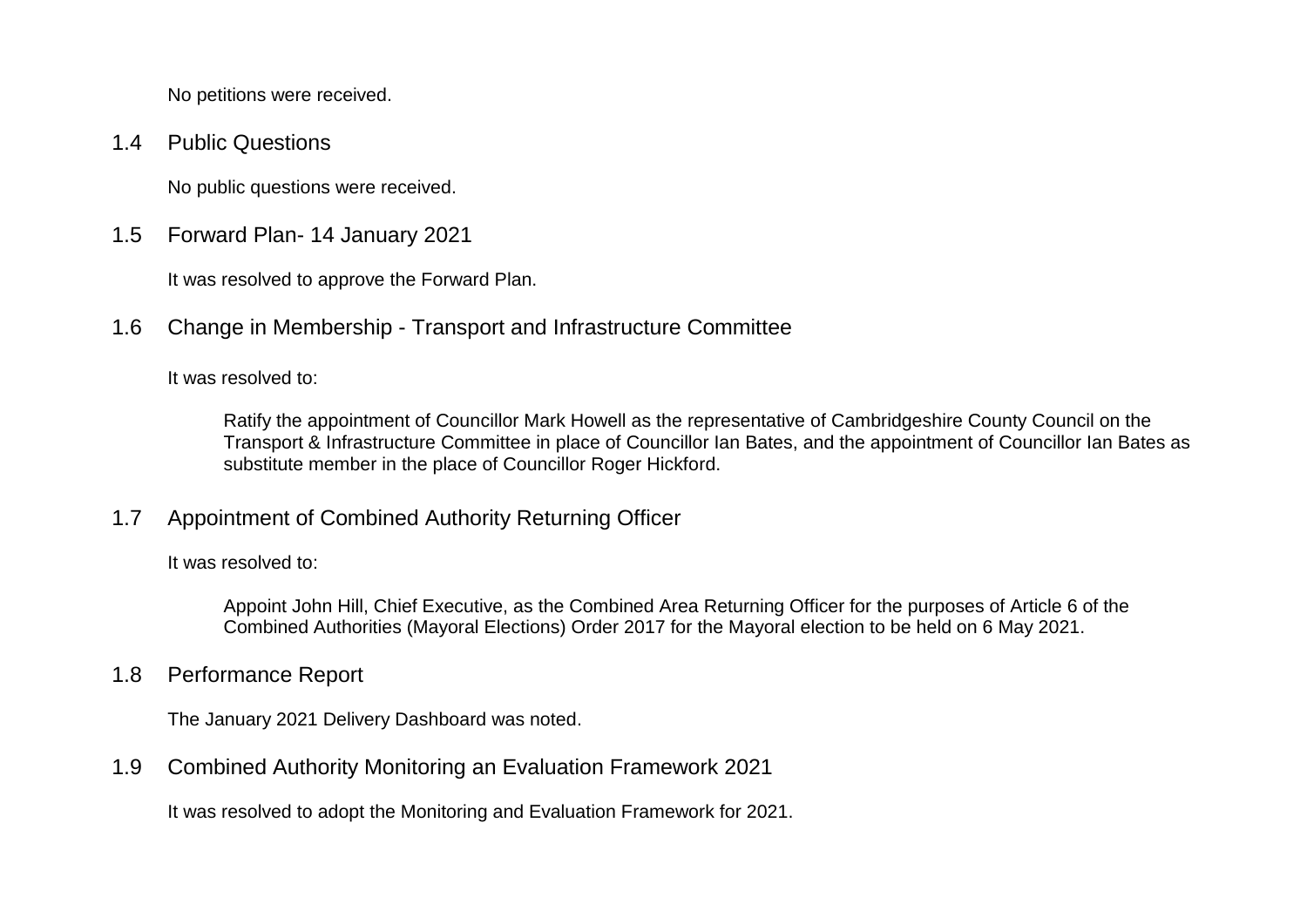#### 1.10 Combined Authority Business Plan and Annual Report 2021-22

It was resolved to:

- a) Review the draft 2021/22 Combined Authority Annual Report and Business Plan attached at Appendix 1 and consider any appropriate amendments;
- b) Delegate authority to the Chief Executives to finalise the Annual Report and Business Plan for publication in the light of the views of the Combined Authority Board.
- 1.11 Relationship between Risk and Change Control

It was resolved to:

Approve the adoption of the Relationship between Risk and Change Control document as recommended by the Audit and Governance Committee.

#### Part 2 – Finance

2.1. Budget Monitor Report: January 2021

It was resolved to:

- a) Note the financial position of the Combined Authority for the year to date.
- b) Approve the movement of £900k from Subject to Approval to Approved budget for the Digital Connectivity Infrastructure Programme
- c) Note the Chief Finance Officer's acceptance of additional funding to support business through the EU exit grant and associated expenditure.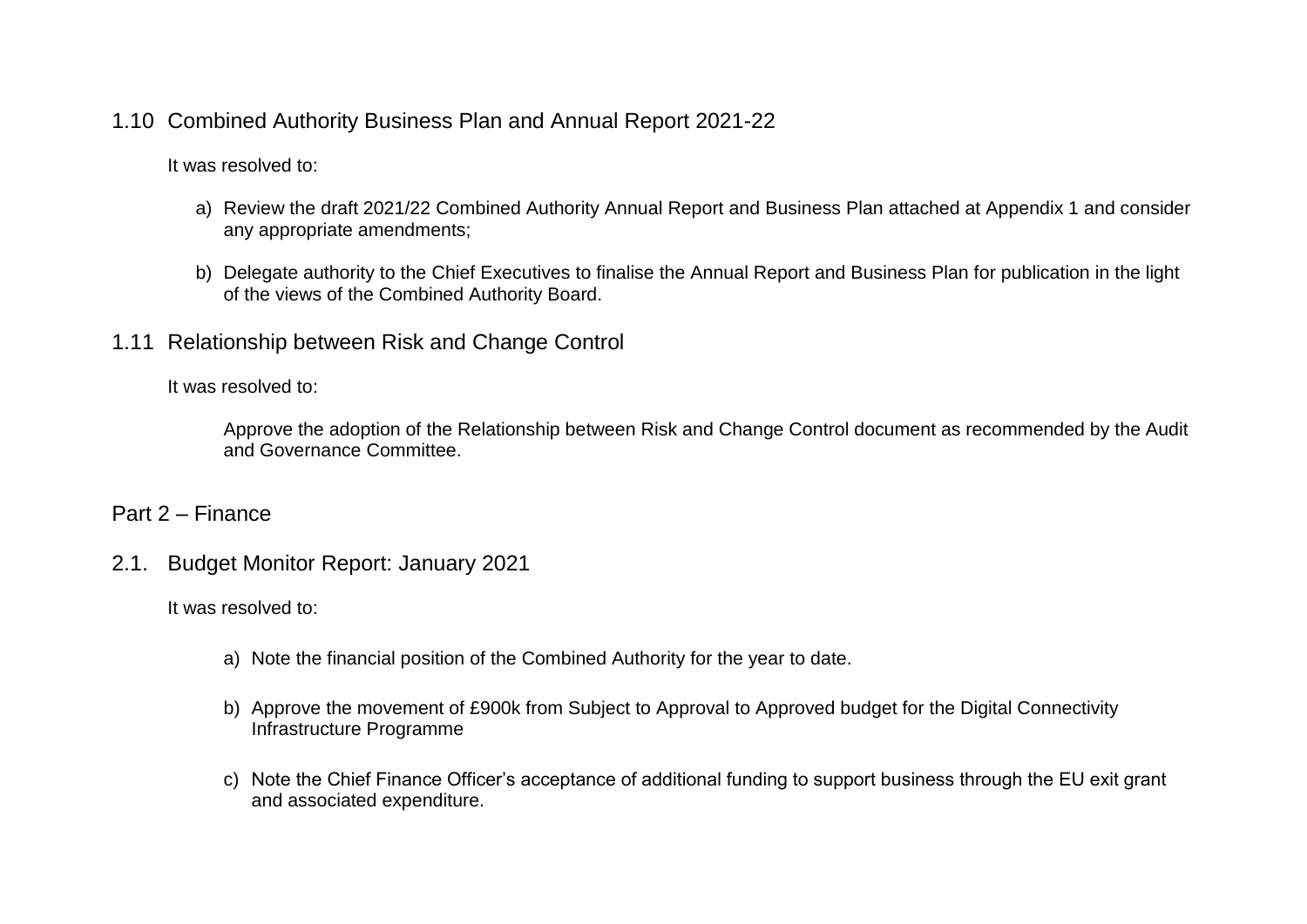- d) Approve the amendment to the limit on investment balances held with Money Market Funds in the current Treasury Management Strategy.
- 2.2 Mayor's Budget 2021-22

It was resolved to:

Approve the Mayor's draft budget for 2021-22.

2.3 2021-22 Budget and Medium-Term Financial Plan 2021-25

It was resolved to:

- a) Approve the revenue budget for 2021/22 and the Medium-Term Financial Plan 2021/22 to 2024/25.
- b) Approve the capital programme 2021/22 to 2024/25

# 2.4 Transport Levy 2021-22

It was resolved to approve the amount and apportionment of the Transport Levy for the 2021-22 financial year as set out below:

Total Levy: £13,039,675

Peterborough City Council: £3,793,659

Cambridgeshire County Council: £9,246,016

# Part 3 – Combined Authority Decisions

3.1 CAM Update January 2021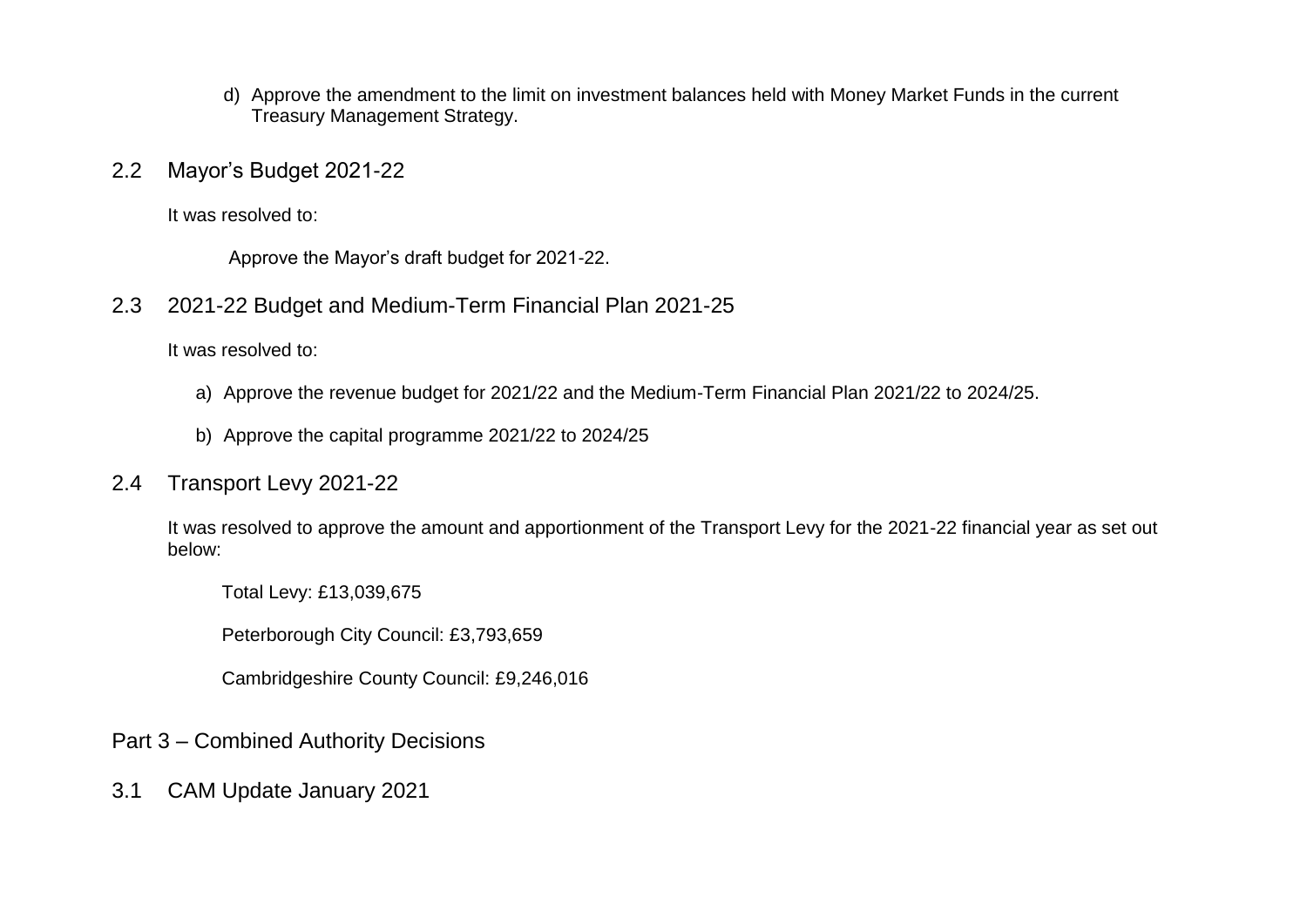This report was withdrawn.

3.2 Market Towns Programme Investment Prospectus - Approval of Third Tranche of Project Proposals

It was resolved to:

Approve project proposals received under Market Towns Programme and in response to town centre Covid-19 recovery received from Fenland, East Cambridgeshire, and Huntingdonshire to the sum of £4,143,079.

# 3.2 Business Growth Service – Growth Company Board

It was resolved to:

- a) Approve the appointment of Barclays Bank as Company Bankers.
- b) Approve amendment of the Accounting Reference Date from 31st August 21 to 31 March 2021.
- c) Approve amendment of the Company's name at Companies House from Peterborough and Cambridgeshire Business Growth Co Ltd to Cambridgeshire and Peterborough Business Growth Co Ltd.
- d) Approve access for staff employed in Growth Co, to the NEST Pension Scheme with a total contribution of 10%, of which there is a 5% minimum employer contribution.
- e) To grant the Monitoring Officer delegated authority, in consultation with the Director of Business and Skills to agree a final Shareholder Agreement in substantively the same form as is set out in Appendix 1 and to execute the agreement and any related deeds of adherence and succession or of amendment and restatement necessary to substitute it for the previous Shareholder Agreement approved by the Combined Authority.

By recommendation to the Combined Authority Board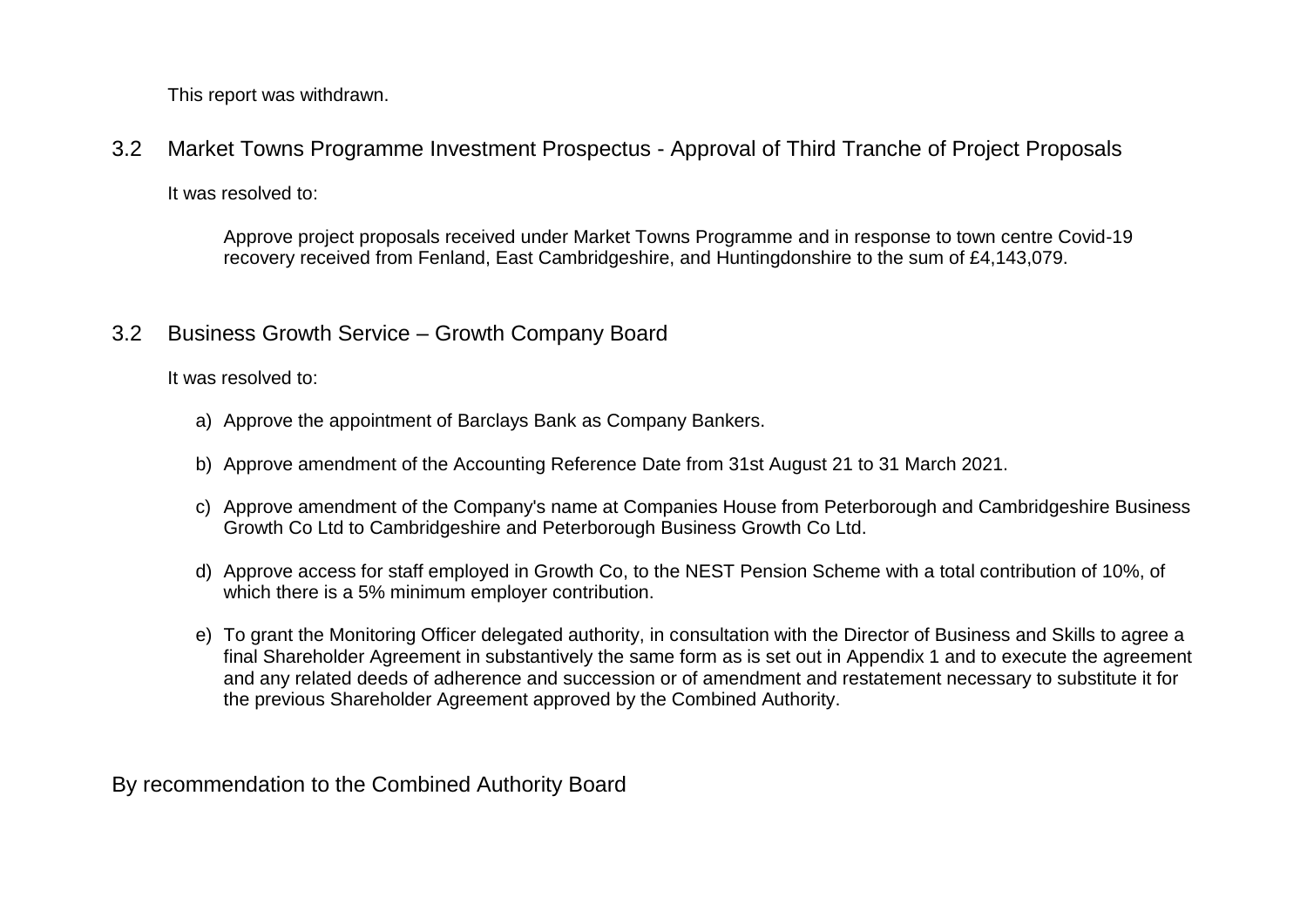# Part 4 – Transport and Infrastructure Committee recommendations to the Combined Authority Board

#### 4.1 A16 Norwood Improvements

It was resolved to:

Approve the drawdown of £630,000 from the Medium-Term Financial Plan to produce the Outline Business Case. This includes £320,000 carry forward from the current financial year subject to approval budget.

4.2 London Luton Airport Air Space (Stack) Consultation

It was resolved to:

Delegate authority to the Director of Delivery and Strategy, in consultation with the Chair of the Transport and Infrastructure Committee, to respond to the consultation on behalf of the Transport and Infrastructure Committee, reflecting the Committee and Board's discussions.

4.3 Greater Cambridge Partnership Consultations - Waterbeach to Cambridge and Eastern Access

It was resolved to:

- a) Approve the proposed consultation response commentary in relation to the Greater Cambridge Partnership's Waterbeach to Cambridge proposals, with a recommendation that they are issued on behalf of the Combined Authority;
- b) Approve the proposed consultation response commentary in relation to the Greater Cambridge Partnership's Greater Cambridge Partnership's Eastern Access proposals, with a recommendation that they are issued on behalf of the Combined Authority.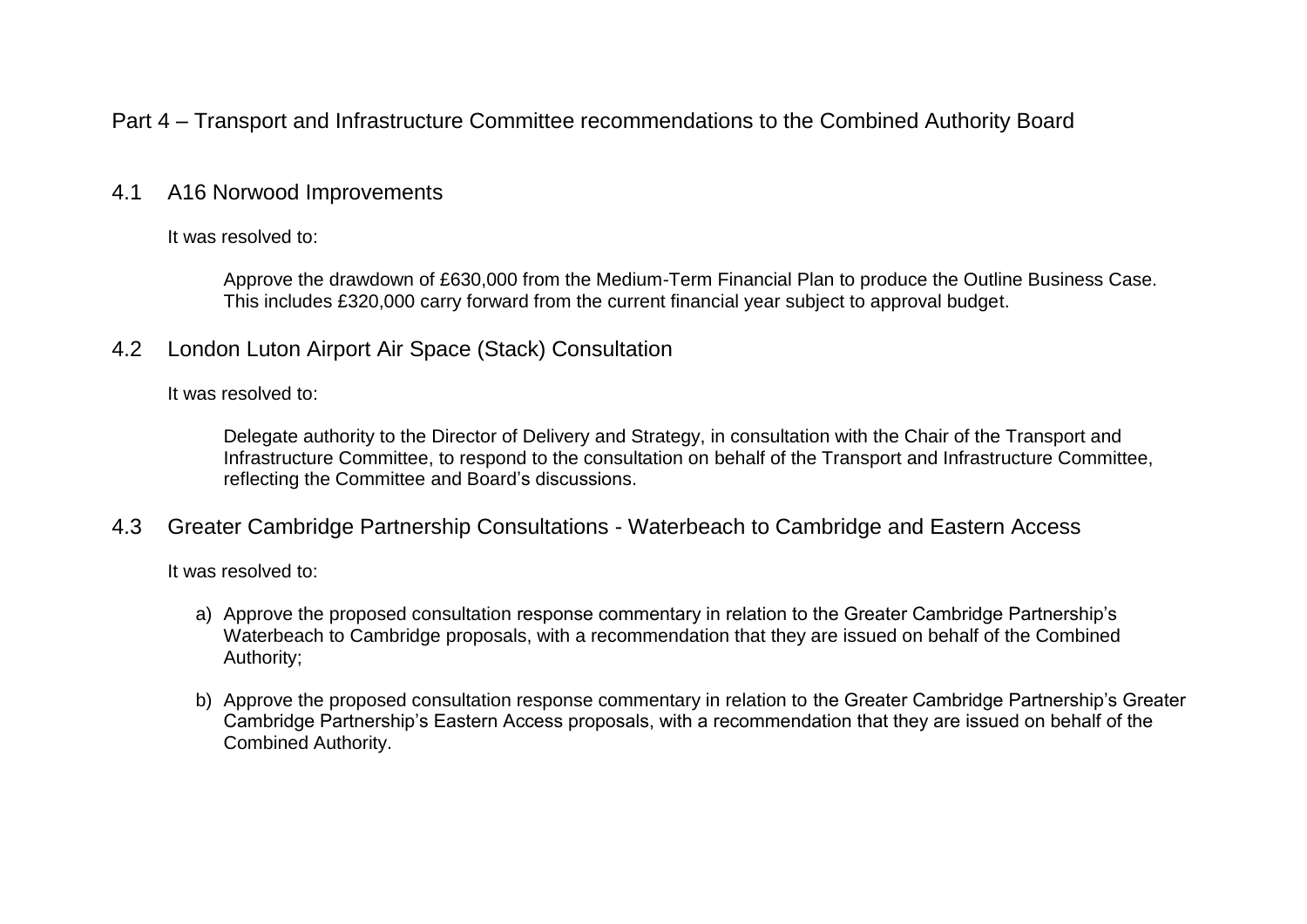n/a Additional report added to the agenda after publication: Amendment to Terms of Reference – Transport and Infrastructure Committee

It was resolved to:

Authorise the Monitoring Officer to amend Chapter 8 of the Constitution of the Combined Authority Board (Transport and Infrastructure Committee), Section 3, to include: 3.2.13 *Review matters related to the CAM scheme prepared by the Greater Cambridge Partnership and make representations to the GCP Executive Board related to CAM matters*.

Part 5 – Housing and Communities Committee recommendations to the Combined Authority Board

5.1 Community Land Trust Business Case

It was resolved to approve the Community Land Trust Business Case at Appendix 1 of the report.

- Part 6 Skills Committee recommendations to the Combined Authority Board
- 6.1 Local Growth Fund Programme Management Review January 2021

It was resolved to:

- a) Approve the project change request for Cambridge Medipark Ltd Biomedical Multi-occupancy building project; and
- b) Approve the project change request for the Cambridgeshire Skills March Adult Education Project;
- c) Note the programme updates outlined in the report to the Business Board.
- 6.2: University of Peterborough Phase 2 Incorporation of PropCo2

It was resolved to: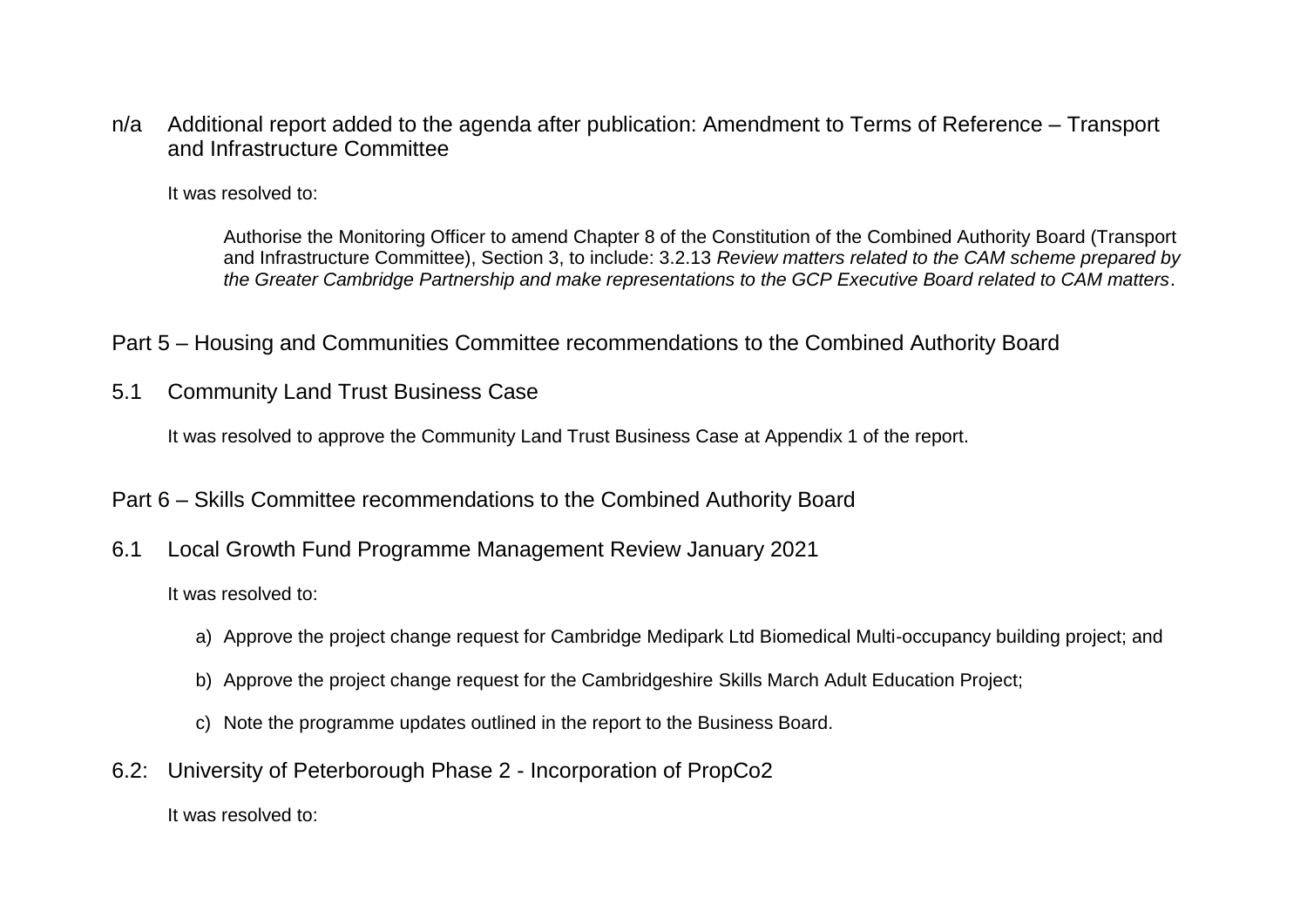- a) Delegate authority to the Director of Business and Skills, in consultation with the Lead Member for Economic Growth, the Section 73 Officer and the Monitoring Officer, to develop the necessary legal documentation for the Peterborough R&D Property Company.
- b) Approve the Business Plan for Peterborough R&D Property Company Ltd.
- c) Consent to Peterborough R&D Property Company Ltd entering into the contract with the commercial operation which is successful in the procurement exercise.
- 6.3 University of Peterborough Phase 2 Manufacturing and Materials Research and Development Centre Project

It was resolved to:

- a) Agree to the £1.13m increase in equity investment from the existing project partner into the Peterborough R&D Property Company Ltd.
- b) Subject to the approval of recommendation (a), to note the new revised total project budget of £19.5 million and the revised shareholding split in Peterborough R&D Property Company Ltd, the Joint Venture Company delivering the project.
- 6.4 Local Enterprise Partnership Partnering Strategy

It was resolved to:

Approve the Partnering Strategies approach between the Business Board and:

- i. The OxCam LEPs;
- ii. NALEP, GLLEP & SEMLEP; and
- iii. The LEP Network.

#### **Notes:**